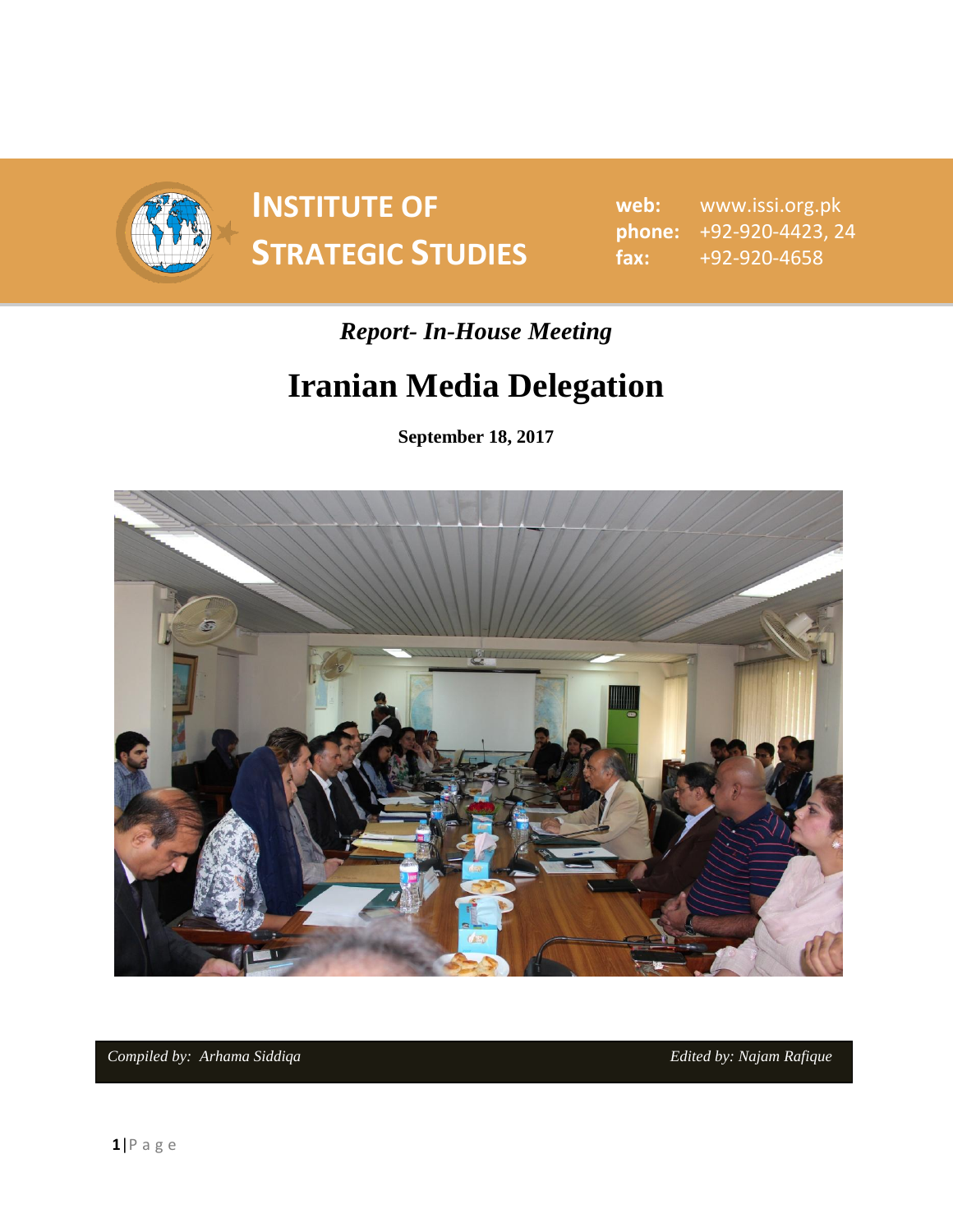#### **Pictures of the Event**































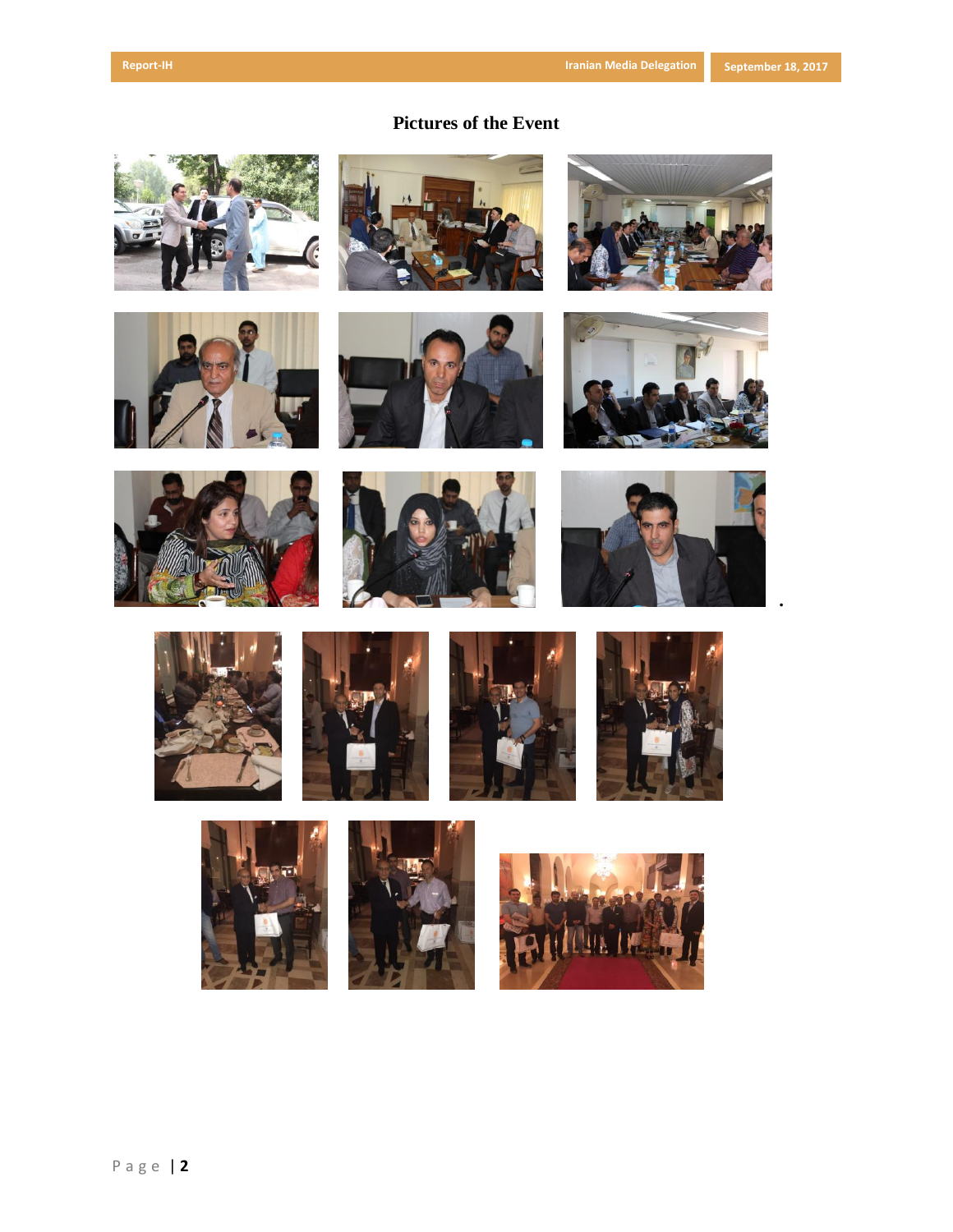A 5-member Iranian Media Delegation visited the Institute of Strategic Studies Islamabad (ISSI) for an informal discussion on recent developments affecting the Iran-Pakistan relationship.

Members of the delegation included; Mr. Morteza Naghikhani, from *Kayhan International* (English Daily); Mohammadreza Abesh Ahmadlou from the *Iran Daily*; Mr. Afshin Majlesi, Correspondent, *Tehran Times*; Ms. Banafsheh Emaeili Hafshejani, Correspondent, *Mehr News Agency* and Mr. Nader Mazouji from the Persian Daily *Ettelaat.*

Ambassador Khalid Mahmood, Chairman ISSI, welcomed the delegation and said that Iran and Pakistan share many commonalities in terms of language, culture, shared history and a common border. Both countries have always entertained brotherly sentiments for each other: Iran was the first to recognise Pakistan, while Pakistan was one of the first countries to recognise the Iranian government after the Islamic Revolution in 1979. Both countries also share a mutual stance on regional cooperation- Iran, Pakistan and Turkey were the founding members of the Economic Cooperation Organization (ECO). He said that as in every relationship, there are always irritantsone in this case being the situation in Afghanistan. Ambassador Mahmood spoke of how there was a time when Islamabad and Tehran had divergent policies, but the bilateral relationship is of such strength that while any two countries would have broken diplomatic relations this never happened between Pakistan and Iran. Today, both countries have a similar approach towards the situation in Afghanistan: both now believe that there is a need for a political settlement in Afghanistan. He said that there is a need to develop a regional approach which should lead to a peaceful solution in Afghanistan. The US policy towards Afghanistan is based on a achieving a military solution, and which by itself is creating a situation that is a recipe for continued conflict. The US is also now trying to give India a greater role in Afghanistan, and which is creating greater problems for Pakistan.

Ms. Amina Khan, Research Fellow ISSI reiterated the Chairman's statements and said that Iran wants a trilateral Pak-Afghan-Iran approach. She said that Iran is very wary of the presence of the Islamic State (IS) in Afghanistan and it would like to see the Afghan Taliban as part of the process, as well as the presence of the IS to be eliminated. One major impediment is the reluctance on part of the Kabul Government. In this regard, both Pakistan and Iran need to collaborate their efforts in order to find a regional solution.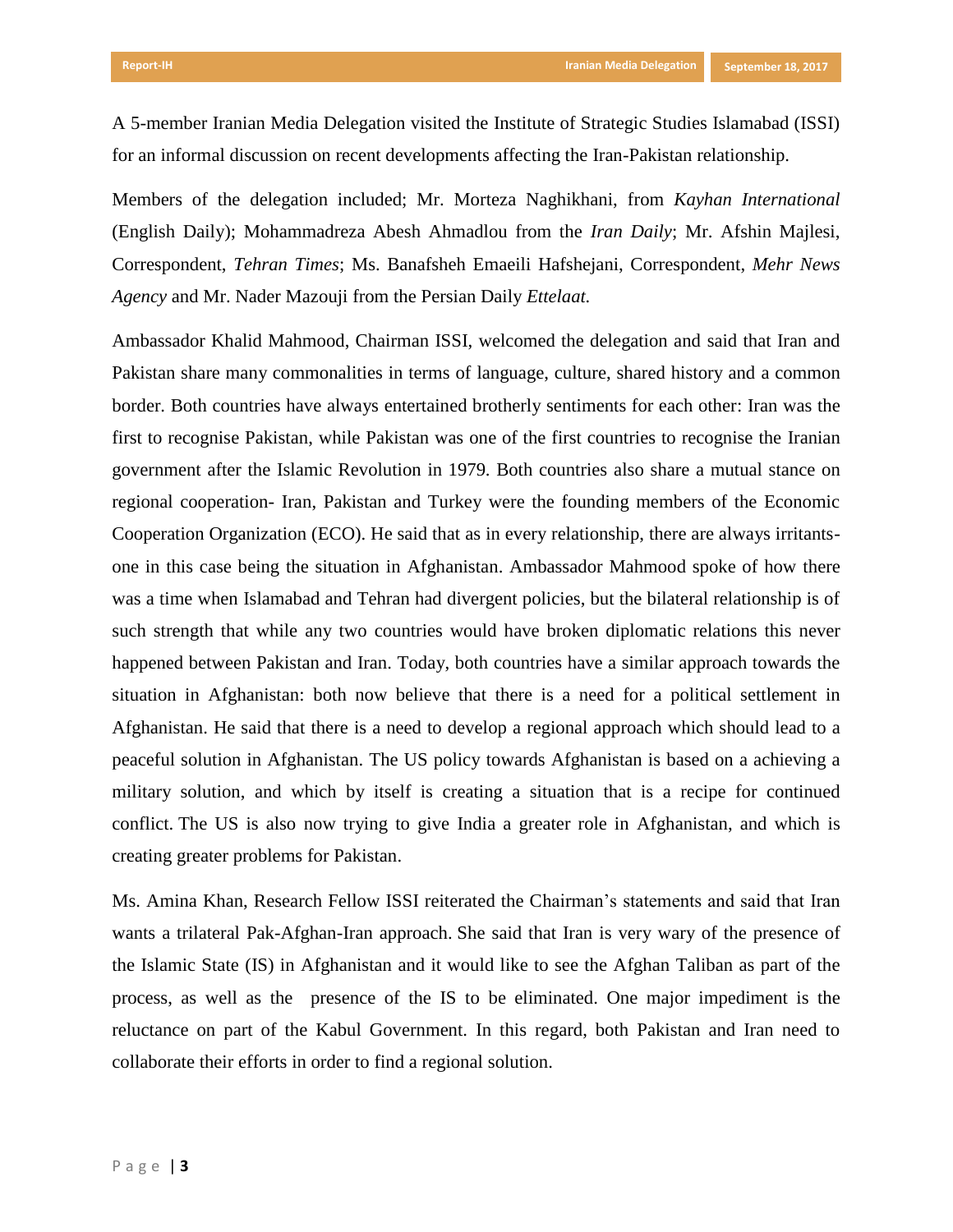With regard to the outburst by President Trump against Pakistan in his latest speech on his administration's policy towards Afghanistan and South Asia, the Chairman said that Pakistan completely rejects the remarks made. It is merely a blame game by the US to cover its own failures in Afghanistan. There are both internal and external factors in Afghanistan which have contributed to the present situation. Pakistan believes it is not time to enter into such a blame game, and instead, concentrate its efforts to resolving this problem. A political approach is needed. There is a need to have national reconciliation in Afghanistan and a peaceful settlement among all parties. It is not possible to exclude the Afghan Taliban. Pakistan's role is not to interfere, but to facilitate a political settlement that is Afghan owned and Afghan led. The primary onus therefore lies on the Afghans.

Ms. Amina Khan added that previously, on the insistence of President Ghani, Pakistan brought the Afghan Taliban to the negotiating table in what is known as the Murree Process which was jeopardized by the disclosure of Mullah Omer's death. She stated that the Afghan state is highly divided on the inclusion of the Afghan Taliban in any political process, and this is something that is going to be the most important factor in the peace process. Another thing to note is that Afghanistan does not have a national reintegration programme. While the Kabul Process in June 2017 is a welcome development since it is the first time Afghanistan has taken an initiative, yet, even then, the most important component, the Afghan Taliban, were not invited.

With regard to Trump's new policy, she stated that one of the accusations levelled against Pakistan by the Americans is concerning the security of the border. Pakistan has already secured its side of the border, and even though it has repeatedly requested the Afghan government for joint border management, this has been turned down. Hence, Afghanistan needs to play its role and secure the border and a dialogue should at least be initiated between Afghanistan and Pakistan.

To a question of how can the Afghan Taliban take part in the dialogue, the Chairman said that Tehran has some influence with the Afghan Government and they should be using their clout to persuade them to do so .

Ms. Fatima Raza, Research Associate at ISSI stated that in light of the Trump policy, the Kabul Government will have to do something on their own as well. Afghanistan's best option lies in helping to develop a regional approach.